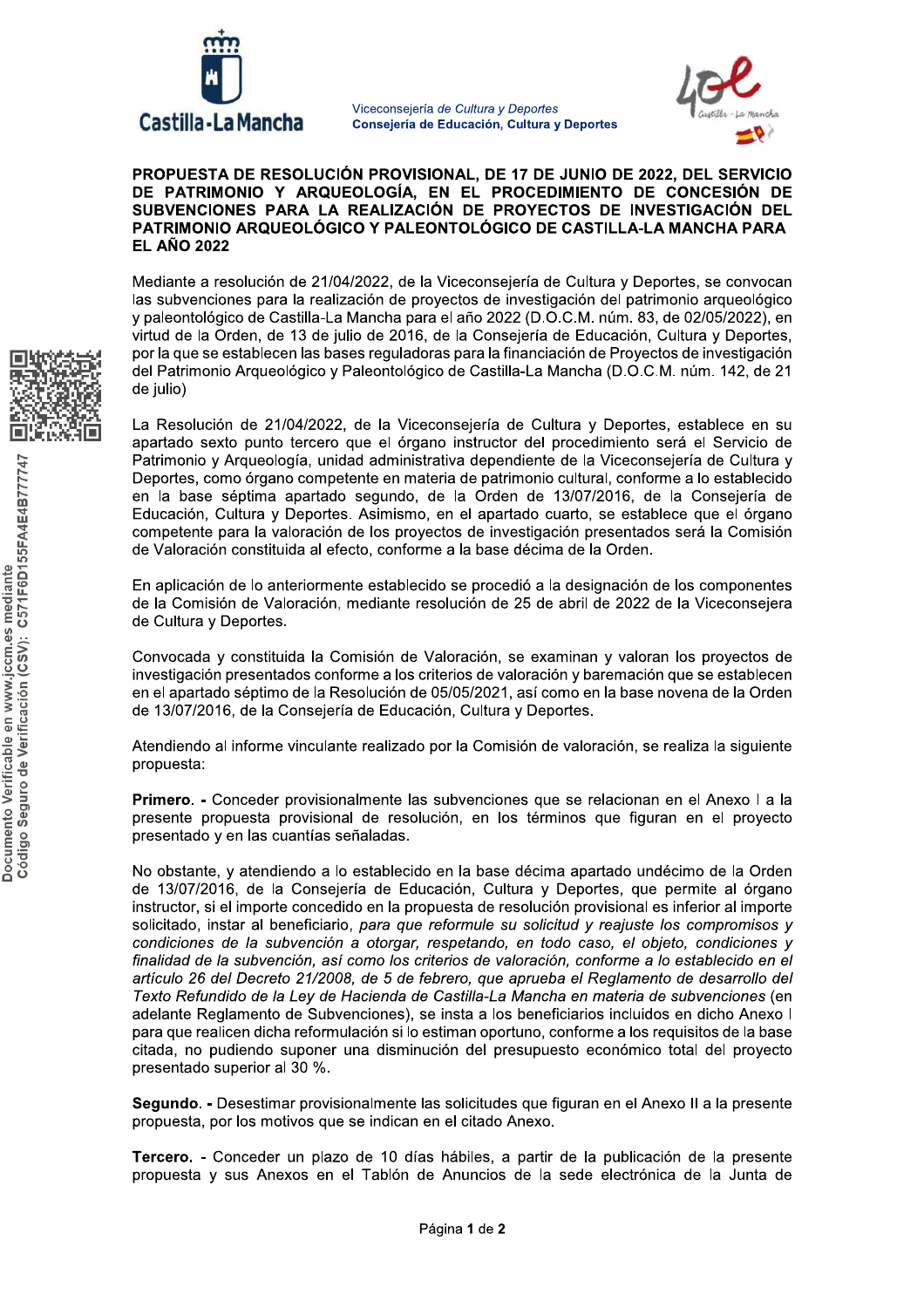

Viceconseiería



Comunidades de Castilla-La Mancha (https://www.iccm.es/sede/tablon) para la realización de alegaciones en el procedimiento v. en su caso. la reformulación.

Viceconsejería *de Cultura y Deportes*<br> **Consejería de Educación, Cultura y Deportes**<br>
Mancha (https://www.jccm.es/sede/tablon)<br>
Into y, en su caso, la reformulación.<br>
egaciones ni reformulación a la propuesta de<br>
nderá qu En caso de no presentarse alegaciones ni reformulación a la propuesta de resolución provisional en el plazo indicado, se entenderá que el interesado acepta la propuesta de resolución en los términos expresados y su solicitud inicial.

Cuarto, - Examinadas las alegaciones presentadas, en su caso, por los interesados se formulará propuesta de resolución definitiva por el órgano instructor del procedimiento, mediante publicación en el Tablón de Anuncios de la sede electrónica de la Junta de Comunidades de .<br>Castilla-La Mancha (https://www.iccm.es/sede/tablon)

Quinto. - Se informa que la presente propuesta de resolución provisional no crea derecho alguno a favor del beneficiario propuesto, frente a la Administración, mientras no se le hava notificado la resolución de concesión.

En Toledo, a 17 de iunio de 2022

LA INSTRUCTORA DEL PROCEDIMIENTO Jefa del Servicio de Patrimonio y Argueología  $\mathsf F$ do. Patricia Hevia Gómez $^\mathsf{i}$ 

> Firmado digitalmente en TOLEDO a 17-06-2022 por Patricia Hevia Gomez Cargo: Jefa de Servicio de Patrimonio y Arqueología

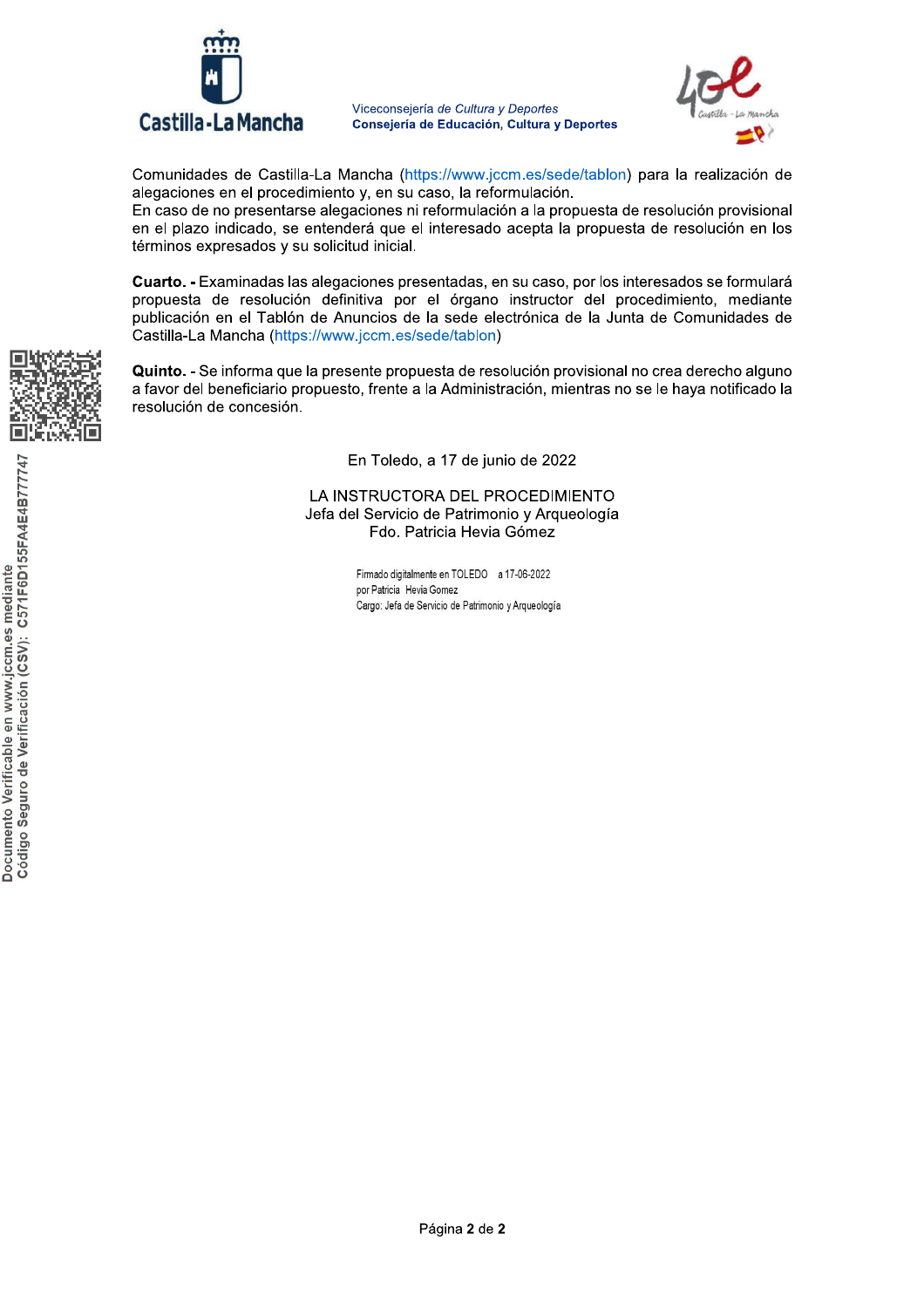## 7747 Documento Verificable en www.iccm.es mediante Código Seg

|                                                                  | : C571F6D155FA4E4B77       |  |  |
|------------------------------------------------------------------|----------------------------|--|--|
|                                                                  |                            |  |  |
|                                                                  |                            |  |  |
|                                                                  |                            |  |  |
|                                                                  |                            |  |  |
|                                                                  |                            |  |  |
|                                                                  |                            |  |  |
|                                                                  |                            |  |  |
|                                                                  |                            |  |  |
|                                                                  |                            |  |  |
|                                                                  |                            |  |  |
|                                                                  |                            |  |  |
|                                                                  |                            |  |  |
|                                                                  |                            |  |  |
|                                                                  |                            |  |  |
|                                                                  |                            |  |  |
|                                                                  |                            |  |  |
|                                                                  |                            |  |  |
|                                                                  |                            |  |  |
|                                                                  |                            |  |  |
|                                                                  |                            |  |  |
|                                                                  |                            |  |  |
|                                                                  |                            |  |  |
|                                                                  |                            |  |  |
|                                                                  |                            |  |  |
|                                                                  |                            |  |  |
|                                                                  |                            |  |  |
|                                                                  |                            |  |  |
|                                                                  |                            |  |  |
| <b>PERSONAL PROPERTY AND AN ABOUT A PROPERTY OF A PARTICULUM</b> | uro de Verificación (CSV). |  |  |
|                                                                  |                            |  |  |
|                                                                  |                            |  |  |

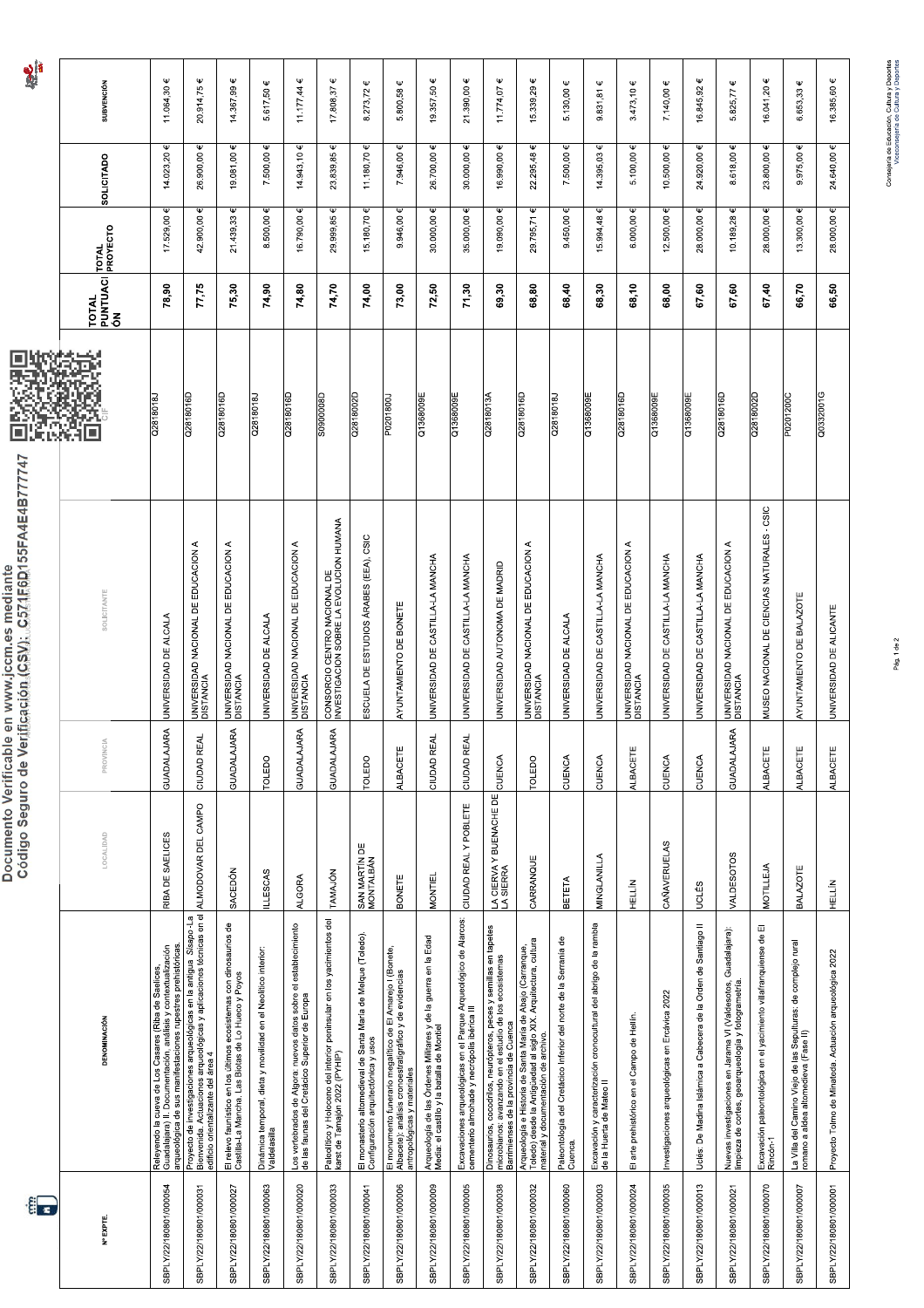|                                               | C571F6D1                             |
|-----------------------------------------------|--------------------------------------|
|                                               |                                      |
| Documento Verificable en www.jccm.es mediante | Código Seguro de Verificación (CSV); |
|                                               |                                      |
|                                               |                                      |
|                                               |                                      |

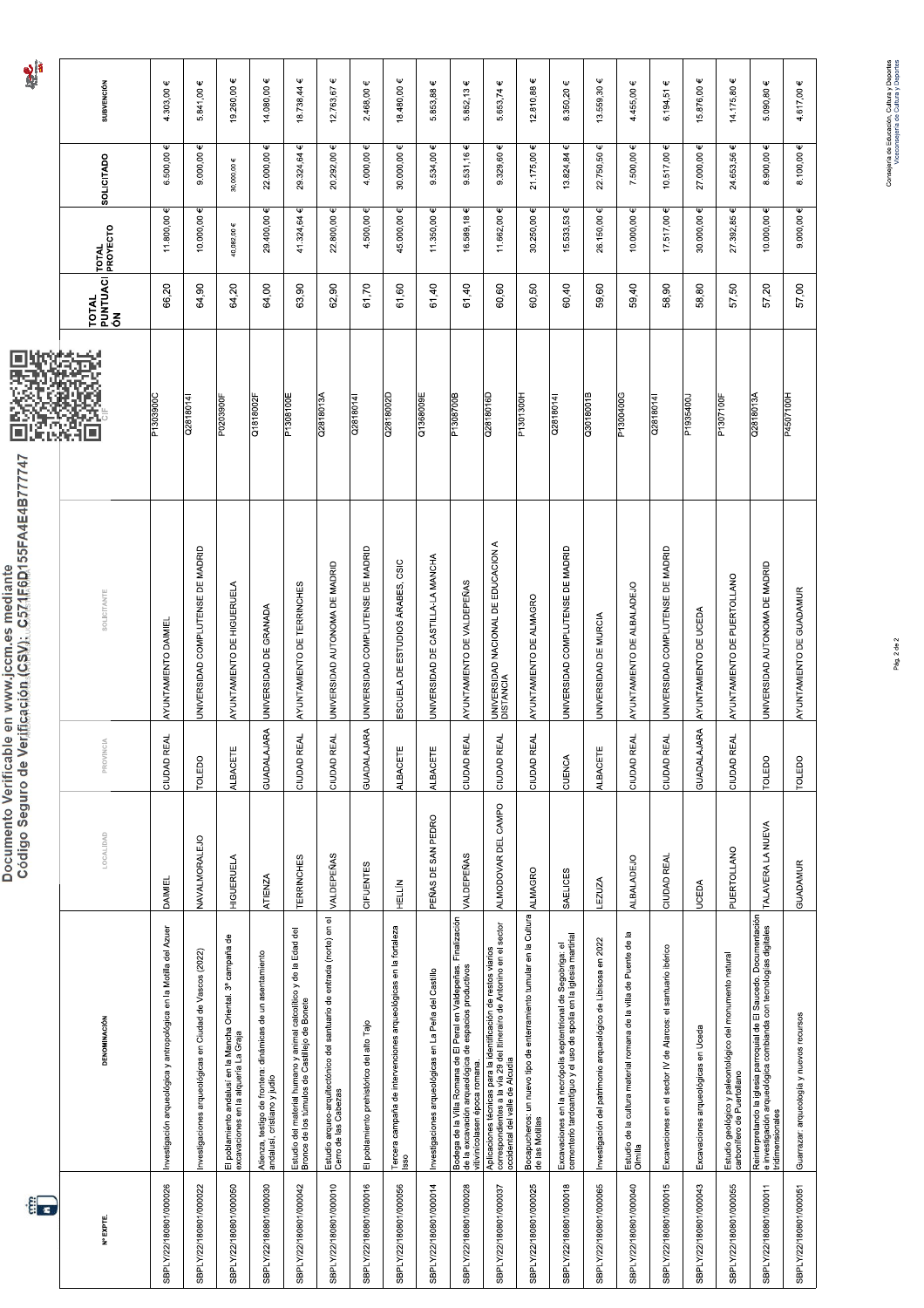| $\frac{1}{2}$                                                                                                | CAUSA DE DESESTIMACIÓN | UNA VEZ APLICADOS LOS CRITERIOS ESTABLECIDOS EN EL APARTADO<br>TERCERO DE LA BASE MOVIENA DE LA ORDEN DE 1307/2016, DE LA<br>DE SO PUNTOS PERO NO EXISTE CRÉDITO SUFICIENTE<br>DE SO PUNTOS PERO NO EXISTE CRÉDITO SUFICIENTE | UNA VEZ APLICADOS LOS CRITERIOS ESTABLECIDOS EN EL APARTADO<br>TERCERO DE LA BASE MOVENA DE LA ORDEN DE 13/07/2016, DE LA<br>DE SO PUNTOS PERO NO EXISTE CRÉDITO SUFICIENTE<br>DE SO PUNTOS PERO NO EXISTE CRÉDITO SUFICIENTE | UNA VEZ APLICADOS LOS CRITERIOS ESTABLECIDOS EN EL APARTADO<br>TERCERO DE LA BASE NOVEINA DE LA ORDEN DE 13/07/2016, DE LA<br>DE 50 PUNTOS PERO NO EXISTE CRÉDITO SUFICIENTE<br>DE 50 PUNTOS PERO NO EXISTE CRÉDITO SUFICIENTE | UNA VEZ APLICADOS LOS CRITERIOS ESTABLECIDOS EN EL APARTADO<br>TERCERO DE LA BASE NOVEIAN DE LA ORDEN DE 13/07/2016, DE LA<br>DE 80 PUNTOS PERO NO EXISTE CRÉDITO SUFICIENTE<br>DE 80 PUNTOS PERO NO EXISTE CRÉDITO SUFICIENTE | TERCERO DE LA BASE NOVENA DE LA ORDEN DE 1307/2016. DE LA<br>DE SO PUNTOS PERO NO EXISTE CRÉDITO SUFICIENTE. HA OBTENIDO MAS<br>DE SO PUNTOS PERO NO EXISTE CRÉDITO SUFICIENTE.<br>UNA VEZ APLICADOS LOS CRITERIOS ESTABLECIDOS EN EL APARTADO | TERCERO DE LA BASE NOVENA DE LA ORDEN DE 13/07/2016, DE LA<br>CONSEJURIA DE LA BASE NOVENA DE LA ORDEN DE 13/07/2016, DE LA<br>CONSEJURIA DE ERO KACIAN, CLUTADA Y OBIFICIENES, HA OBTENIDO MAS<br>UNA VEZ APLICADOS LOS CRITERIOS ESTABLECIDOS EN EL APARTADO<br>Ψ | UNA VEZ APLICADOS LOS CRITERIOS ESTABLECIDOS EN EL APARTADO<br>CONSEJERIA DE EDUCACION, QUE L'UA OY DEPORTES, HA OBTENIDO MAS<br>CONSEJERIA DE EDUCACION, QUE L'UA OY DEPORTES, HA OBTENIDO MAS<br>DE 50 PUNTOS PERO NO EXISTE CRÉDITO SUFICIENTE | NO HABER ALGANZADO LA PUNTUACIÓN MÍNIMA ESTABLECIDA EN EL<br>LA CONSEJERÍA DE EDUCACIÓN, CULTURA Y DEPORTES " UN MÍNIMO DE<br>LA CONSEJERÍA DE EDUCACIÓN, CULTURA Y DEPORTES " UN MÍNIMO DE<br>LA CONSEJERÍA DE EDUCACIÓN, CULTURA Y DEPORTES * UN MINIM<br>25 PUNTOS EN EL APARTADO 1 INTERÉS CIENTÍFICO DEL PROYECTO" | NO HABER ALCANCADO LA FONTO-VOLTAINING A DE REGION DE 1307/2016, DE<br>A ASTADO HA AFE EDIPLANA DI TIIRA Y DEPORTES " UN MÍNIMO DE<br>A ASTADO HA AFE EDIPLANAN CINTIRA Y DEPORTES " UN MÍNIMO DE<br>NO HABER ALCANZADO LA PUNTUACIÓN MÍNIMA ESTABLECIDA EN EL<br>25 PUNTOS EN EL APARTADO 1 INTERÉS CIENTÍFICO DEL PROYECTO | NO HABER ALGANZADO LA PUNTUACIÓN MÍNIMA ESTABLECIDA EN EL<br>LA CONSEJERÍA DE EDUCACIÓN, CULTURA Y DEPORTES " UN MÍNIMO DE<br>LA CONSEJERÍA DE EDUCACIÓN, CULTURA Y DEPORTES " UN MÍNIMO DE<br>23 PUNTOS EN EL APARTADO 1 INTERÉS CIENTÍFICO DEL PROYECTO | E 13/07/2016, DE<br>UN MÍNIMO DE<br>NO HABER ALCANZADO LA PUNTUACIÓN MÍNIMA ESTABLECIDA EN EL<br>LA CONSEJ TER DE ED UC ACIÓN SE ULTURA DE LA ORTES". LE 11 XIMIMO<br>LA CONSEJ TER DE ED UC ACIÓN SE ULTURA DE LA ORTES". LE 11 XIMIMO<br>25 PUNTOS EN EL APARTADO 1 INTERÉS CIENTÍFICO DEL PROYECTO | E 13/07/2016, DE<br>NO HABER ALCANZADO LA PUNTUACIÓN MÍNIMA ESTABLECIDA EN EL<br>LA CONSEJETAN DE EDUCACIÓN, EULTURA Y DEPORTES " UN MÍNIMO I<br>LA CONSEJETAN DE EDUCACIÓN, EULTURA Y DEPORTES " UN MÍNIMO I<br>25 PUNTOS EN EL APARTADO 1 INTERÉS CIENTÍFICO DEL PROYECTO | NO HABER ALGANZADO LA PUNTUACIÓN MÍNIMA ESTABLECIDA EN EL<br>LA CONSEJERÍA DE EDUCACIÓN, EULTURA Y DEPORTES " UN MÍNIMO DE<br>LA CONSEJERÍA DE EDUCACIÓN, EULTURA Y DEPORTES " UN MÍNIMO DE<br>25 PUNTOS EN EL APARTADO 1 INTERÉS CIENTÍFICO DEL PROYECTO | NO HABER ALCANZADO LA PUNTUACIÓN MÍNIMA ESTABLECIDA EN EL<br>APARTADO TERCERO DE LA BASE NOVENA DE LA ORDEN DE 1307/2016, DE<br>25 PUNTOS EN EL APARTADO 1 NITERÉS CIENTÍFICO DEL PROYECTO"<br>25 PUNTOS EN EL APARTADO 1 NITERÉS CIENT | NO HABER ALCANZADO LA PUNTUACIÓN MÍNIMA ESTABLECIDA EN EL<br>APARTADO TERCERO DE LA BASE NOVENA DE LA ORDEN DE 130/7/2016, DE<br>APARTADO TERCERO DE LA BASE NOVENA DE LA ORDEN DE 130/7/2016, DE<br>25 PUNTOS EN EL APARTADO 1 INTERÉS | NO HABER ALCANZADO LA PUNTUACIÓN MÍNIMA ESTABLECIDA EN EL<br>3.600.00 (APARTADO TERCERO DE LA BASE NOVENA DE LA ORDEN DE 13/07/2016, DE<br>3.600.00 (APARTADO TERCERO DE LA BASE NOVENA DE LA ORDEN DE 13/07/2016, DE<br>25 PUNTOS EN E |
|--------------------------------------------------------------------------------------------------------------|------------------------|-------------------------------------------------------------------------------------------------------------------------------------------------------------------------------------------------------------------------------|-------------------------------------------------------------------------------------------------------------------------------------------------------------------------------------------------------------------------------|--------------------------------------------------------------------------------------------------------------------------------------------------------------------------------------------------------------------------------|--------------------------------------------------------------------------------------------------------------------------------------------------------------------------------------------------------------------------------|------------------------------------------------------------------------------------------------------------------------------------------------------------------------------------------------------------------------------------------------|---------------------------------------------------------------------------------------------------------------------------------------------------------------------------------------------------------------------------------------------------------------------|---------------------------------------------------------------------------------------------------------------------------------------------------------------------------------------------------------------------------------------------------|-------------------------------------------------------------------------------------------------------------------------------------------------------------------------------------------------------------------------------------------------------------------------------------------------------------------------|------------------------------------------------------------------------------------------------------------------------------------------------------------------------------------------------------------------------------------------------------------------------------------------------------------------------------|-----------------------------------------------------------------------------------------------------------------------------------------------------------------------------------------------------------------------------------------------------------|-------------------------------------------------------------------------------------------------------------------------------------------------------------------------------------------------------------------------------------------------------------------------------------------------------|-----------------------------------------------------------------------------------------------------------------------------------------------------------------------------------------------------------------------------------------------------------------------------|-----------------------------------------------------------------------------------------------------------------------------------------------------------------------------------------------------------------------------------------------------------|-----------------------------------------------------------------------------------------------------------------------------------------------------------------------------------------------------------------------------------------|-----------------------------------------------------------------------------------------------------------------------------------------------------------------------------------------------------------------------------------------|-----------------------------------------------------------------------------------------------------------------------------------------------------------------------------------------------------------------------------------------|
|                                                                                                              |                        | 15.000,00 €                                                                                                                                                                                                                   | 18.050,00 €                                                                                                                                                                                                                   | 10.000,00 €                                                                                                                                                                                                                    | 22.250,00€                                                                                                                                                                                                                     | 30.000,00 €                                                                                                                                                                                                                                    | 10.906,95                                                                                                                                                                                                                                                           | 13.880,55€                                                                                                                                                                                                                                        | $7.235,00 \in$                                                                                                                                                                                                                                                                                                          | $2.000,00 \in$                                                                                                                                                                                                                                                                                                               | $9.000,00 \in$                                                                                                                                                                                                                                            | $4.500,00 \in$                                                                                                                                                                                                                                                                                        | 3.600,00 €                                                                                                                                                                                                                                                                  | 18.552,85 €                                                                                                                                                                                                                                               | 14.326,40 €                                                                                                                                                                                                                             | 27.000,00€                                                                                                                                                                                                                              |                                                                                                                                                                                                                                         |
|                                                                                                              | 蹨<br>置                 | 30.000,00€                                                                                                                                                                                                                    | 36.100,00€                                                                                                                                                                                                                    | 24.793,38€                                                                                                                                                                                                                     | 25.000,00 €                                                                                                                                                                                                                    | 67.523,00 €                                                                                                                                                                                                                                    | $12.255,00 \in$                                                                                                                                                                                                                                                     | 19.880,55€                                                                                                                                                                                                                                        | $9.735,00 \in$                                                                                                                                                                                                                                                                                                          | 3.000,00€                                                                                                                                                                                                                                                                                                                    | 10.000,00€                                                                                                                                                                                                                                                | $5.100,00 \in$                                                                                                                                                                                                                                                                                        | $4.500,00 \in$                                                                                                                                                                                                                                                              | 23.502,95€                                                                                                                                                                                                                                                | $17.908,00 \in$                                                                                                                                                                                                                         | 30.000,00€                                                                                                                                                                                                                              | 4.800,00 €                                                                                                                                                                                                                              |
|                                                                                                              | PUNTUACIÓN<br>TOTAL    | 56,68                                                                                                                                                                                                                         | 56,60                                                                                                                                                                                                                         | 55,40                                                                                                                                                                                                                          | 55,30                                                                                                                                                                                                                          | 52,30                                                                                                                                                                                                                                          | 51,10                                                                                                                                                                                                                                                               | 51,00                                                                                                                                                                                                                                             | 21,40                                                                                                                                                                                                                                                                                                                   | 20,00                                                                                                                                                                                                                                                                                                                        | 24,60                                                                                                                                                                                                                                                     | 21,80                                                                                                                                                                                                                                                                                                 | 19,60                                                                                                                                                                                                                                                                       | 21,80                                                                                                                                                                                                                                                     | 17,60                                                                                                                                                                                                                                   | 20,80                                                                                                                                                                                                                                   | 19,60                                                                                                                                                                                                                                   |
|                                                                                                              | $\frac{\mu}{\zeta}$    | P1301900E                                                                                                                                                                                                                     | P0200300B                                                                                                                                                                                                                     | P4512500B                                                                                                                                                                                                                      | Q2818014                                                                                                                                                                                                                       | P4508800B                                                                                                                                                                                                                                      | P0205700H                                                                                                                                                                                                                                                           | P1304500L                                                                                                                                                                                                                                         | P1305500                                                                                                                                                                                                                                                                                                                | P1618000B                                                                                                                                                                                                                                                                                                                    | Q1818002                                                                                                                                                                                                                                                  | P1309600                                                                                                                                                                                                                                                                                              | P1602900A                                                                                                                                                                                                                                                                   | Q1818002                                                                                                                                                                                                                                                  | P1926300C                                                                                                                                                                                                                               | P1605000G                                                                                                                                                                                                                               | P1300900F                                                                                                                                                                                                                               |
| Código Seguro de Verificación (CSV): C571F6D155FA4E4B777747<br>Documento Verificable en www.jccm.es mediante | SOLICITANTE            | AYUNTAMIENTO ARGAMASILLA DE ALBA                                                                                                                                                                                              | DE ALBACETE<br><b>OIN:</b><br>AYUNTAMIE                                                                                                                                                                                       | DE ORGAZ CON ARISGOTAS<br>AYUNTAMIENTO                                                                                                                                                                                         | COMPLUTENSE DE MADRID<br>UNIVERSIDAD                                                                                                                                                                                           | DE MADRIDEJOS<br><b>OLN:</b><br>AYUNTAMIE                                                                                                                                                                                                      | DE OSSA DE MONTIEL<br>Çти<br>AYUNTAMIE                                                                                                                                                                                                                              | SVA<br>DE GRANATULA DE<br><b>OLN:</b><br>AYUNTAMIE                                                                                                                                                                                                | DE MESTANZA<br><b>OLN</b><br>AYUNTAMIE                                                                                                                                                                                                                                                                                  | PROVENCIO<br>ш<br>빔<br>AYUNTAMIENTO                                                                                                                                                                                                                                                                                          | DE GRANADA<br>UNIVERSIDAD                                                                                                                                                                                                                                 | DE VILLARRUBIA DE LOS OJOS<br><b>OLN:</b><br>AYUNTAMIE                                                                                                                                                                                                                                                | DE BARCHIN DEL HOYO<br>AYUNTAMIENTO                                                                                                                                                                                                                                         | DE GRANADA<br>UNVIERSIDAD                                                                                                                                                                                                                                 | DE PIOZ<br>AYUNTAMIENTO                                                                                                                                                                                                                 | NTO DE EL CAÑAVATE<br>AYUNTAMIE                                                                                                                                                                                                         | INTO DE ALDEA DEL REY<br>AYUNTAMIE                                                                                                                                                                                                      |
|                                                                                                              | PROVINCIA              | CIUDAD REAL                                                                                                                                                                                                                   | <b>ALBACETE</b>                                                                                                                                                                                                               | TOLEDO                                                                                                                                                                                                                         | CIUDAD REAL                                                                                                                                                                                                                    | TOLEDO                                                                                                                                                                                                                                         | ALBACETE                                                                                                                                                                                                                                                            | CIUDAD REAL                                                                                                                                                                                                                                       | CIUDAD REAL                                                                                                                                                                                                                                                                                                             | CUENCA                                                                                                                                                                                                                                                                                                                       | GUADALAJARA                                                                                                                                                                                                                                               | CIUDAD REAL                                                                                                                                                                                                                                                                                           | CUENCA                                                                                                                                                                                                                                                                      | CIUDAD REAL                                                                                                                                                                                                                                               | GUADALAJARA                                                                                                                                                                                                                             | CUENCA                                                                                                                                                                                                                                  | CIUDAD REAL                                                                                                                                                                                                                             |
|                                                                                                              | LOCALIDAD              | ARGAMASILLA DE ALBA                                                                                                                                                                                                           | <b>ALBACETE</b>                                                                                                                                                                                                               | ORGAZ                                                                                                                                                                                                                          | CARRION DE CALATRAVA                                                                                                                                                                                                           | <b>MADRIDEJOS</b>                                                                                                                                                                                                                              | Ossa de Montiel                                                                                                                                                                                                                                                     | Granátula de Calatrava                                                                                                                                                                                                                            | Mestanza                                                                                                                                                                                                                                                                                                                | Provencio<br>$\overline{\textbf{u}}$                                                                                                                                                                                                                                                                                         | Molina de Aragón                                                                                                                                                                                                                                          | Villarrubia de los Ojos                                                                                                                                                                                                                                                                               | BARCHÍN DEL HOYO                                                                                                                                                                                                                                                            | VALDEPEÑAS                                                                                                                                                                                                                                                | PIOZ                                                                                                                                                                                                                                    | EL CAÑAVATE                                                                                                                                                                                                                             |                                                                                                                                                                                                                                         |
|                                                                                                              | DENOMINACIÓN           | La motilla de El Retamar                                                                                                                                                                                                      | La Motilla de El Acequión                                                                                                                                                                                                     | Paísajes y arquitectura de poder en el territorio de la Sede Regia<br>toletana . Los Hitos                                                                                                                                     | Calatrava la Vieja 2022. Urbanismo y espacios domésticos: la<br>ocupación del foso entre la medina y el Alcázar                                                                                                                | Yacimiento de la Edad del Bronce manchego El Cabalgador                                                                                                                                                                                        | Paleoecología en las Lagunas de Ruidera: el evento climático 4.2 k<br>BP y su impacto en el cambio social de las comunidades del<br>Bronce de La Mancha                                                                                                             | Proyecto Oret <i>um 2022:</i> Estudio de materiales arqueológicos<br>recuperados en campañas realizadas entre 1996-2019                                                                                                                           | Prospección y georreferencia, documentación integral, digitalización<br>3D, investigación arqueológica de yacimientos con pintura rupestre<br>esquemática en Mestanza                                                                                                                                                   | El Paleolítico Inferior y Medio en El Provencio                                                                                                                                                                                                                                                                              | Estudio arqueométrico de las cerámicas y barros de construcción<br>de los siglos II y I a.C. de los yacimientos celtibéricos de Los<br>Rodiles y La Rodriga                                                                                               | Investigación con prospección geofísica del poblado de Los Toriles<br>(Ojos del Guadiana),                                                                                                                                                                                                            | Proyecto de intervención arqueológica en el yacimiento Fuente de<br>la Mota                                                                                                                                                                                                 | Vida y muerte en La Mancha del Quijote                                                                                                                                                                                                                    | Actuación arqueológica en el Castillo de Pioz                                                                                                                                                                                           | Villa romana de La Vega                                                                                                                                                                                                                 | Estudio de materiales arqueológicos del castillo Calatrava la Nueva ALDEA DEL REY                                                                                                                                                       |
| $\cdot$ $\cdot$                                                                                              | <b>N° EXPTE</b>        | SBPLY/22/180801/000036                                                                                                                                                                                                        | SBPLY/22/180801/000046                                                                                                                                                                                                        | SBPLY/22/180801/000039                                                                                                                                                                                                         | SBPLY/22/180801/000008                                                                                                                                                                                                         | SBPLY/22/180801/000066                                                                                                                                                                                                                         | SBPLY/22/180801/000002                                                                                                                                                                                                                                              | SBPLY/22/180801/000062                                                                                                                                                                                                                            | SBPLY/22/180801/000004                                                                                                                                                                                                                                                                                                  | SBPLY/22/180801/000069                                                                                                                                                                                                                                                                                                       | SBPLY/22/180801/000023                                                                                                                                                                                                                                    | SBPLY/22/180801/000048                                                                                                                                                                                                                                                                                | SBPLY/22/180801/000064                                                                                                                                                                                                                                                      | SBPLY/22/180801/000061                                                                                                                                                                                                                                    | SBPLY/22/180801/000034                                                                                                                                                                                                                  | SBPLY/22/180801/000017                                                                                                                                                                                                                  | SBPLY/22/180801/000019                                                                                                                                                                                                                  |